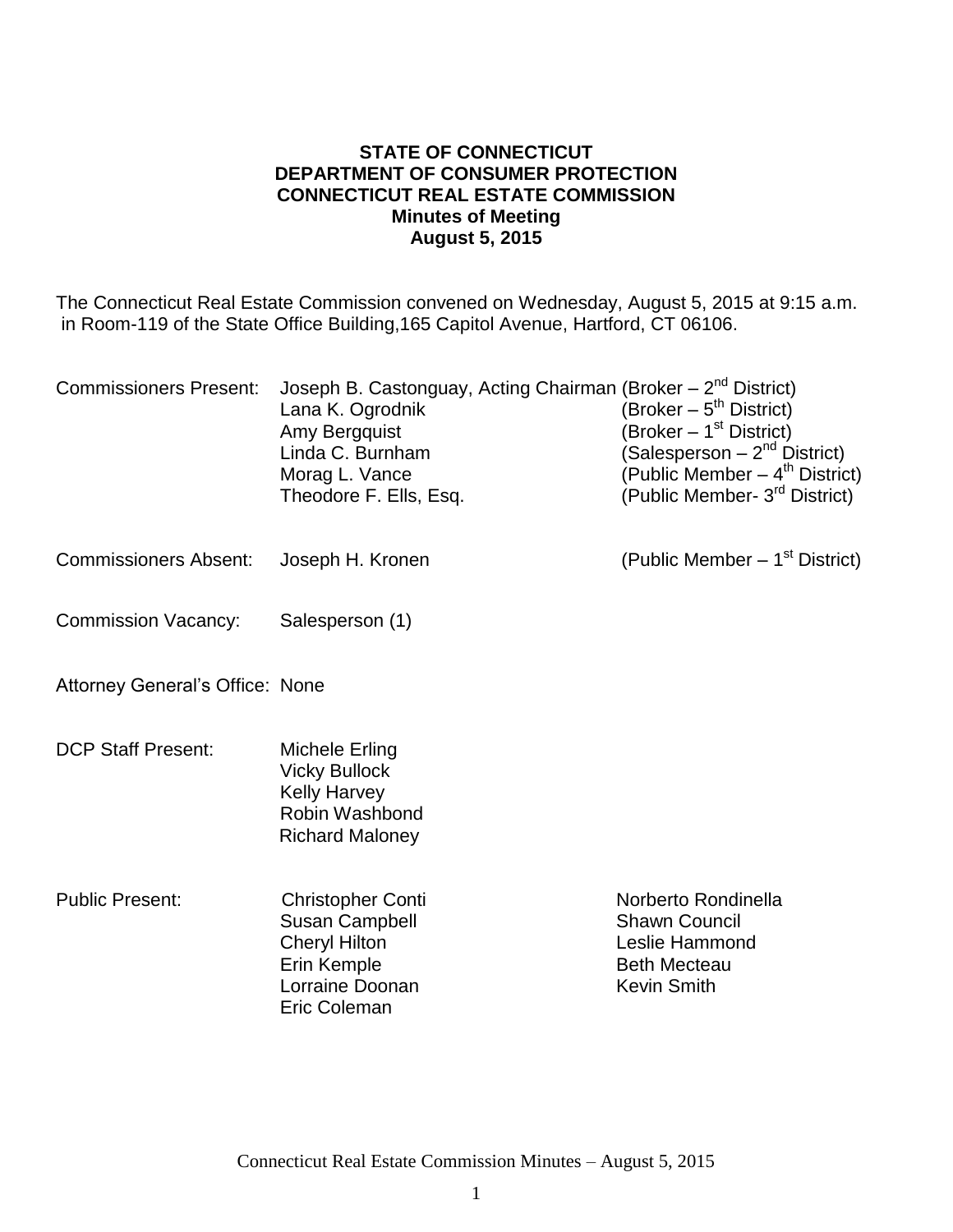# **MINUTES OF PREVIOUS MEETINGS**

Commissioner Castonguay stated that he will serve as Acting Chairman for today's meeting.

It was moved by Commissioner Ogrodnik, Commissioner Vance 2<sup>nd</sup>, and the motion carried unanimously to approve the minutes of the June 3, 2015 Connecticut Real Estate Commission meeting as amended.

## **COMMENTS OR CONCERNS OF ANY PERSON PRESENT TODAY**

None

#### **OLD BUSINESS**

#### **Michael Daly**

It was moved by Commissioner Burnham, Commissioner Ells  $2^{nd}$ , and the motion carried to deny Mr. Daly's application for a Salesperson license. Commissioner Bergquist recused herself from this matter.

## **FORMAL HEARING - CONTINUING EDUCATION**

It was moved by Commissioner Ogrodnik, Commissioner Vance  $2<sup>nd</sup>$ , and the motion carried to add Lorraine Doonan, Norberto Rondinella and David Taylor to the agenda.

It was moved by Commissioner Ogrodnik, Commissioner Burnham  $2<sup>nd</sup>$ , and the motion carried unanimously to add Christopher Conti to the agenda.

The following individuals have met the requirements for compliance:

- **Chris Cykley, RES.0779588 –** Compliant
- **Margaret Leicach, RES.0783823** Compliant
- **Glenn Manigault, RES.0765818** Civil Penalty waived by DCP
- **Ennever Reid, RES.0757431** Civil Penalty waived by DCP
- **Deborah Rowe, RES.0783260** Compliant
- **Lisa San Miguel, RES.0790401** Compliant
- **Kevin Smith, RES.0793341 (Appeared) –** Compliant (Civil Penalty paid on 8/5/15)
- **Norberto Rondinella, RES.0791288 (Appeared)** It was moved by Commissioner Ells, Commissioner Burnham 2<sup>nd</sup>, and the motion carried unanimously to waive the civil penalty subject to receipt of a medical note from Mr. Rondinella's doctor. Examiner Kelly Harvey will provide Mr. Rondinella with options for reinstating his Salesperson license.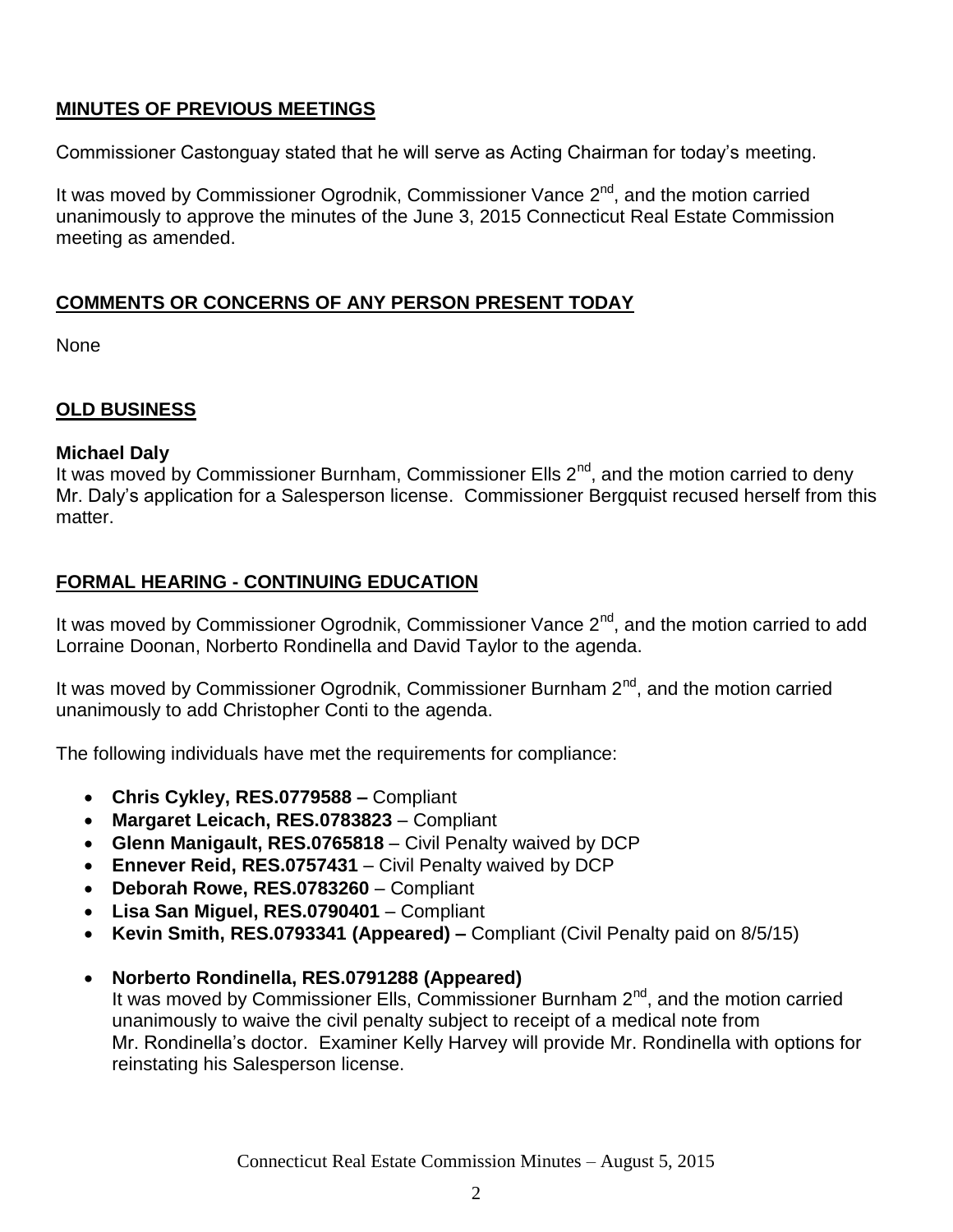It was moved by Commissioner Burnham, Commissioner Vance 2<sup>nd</sup>, and the motion carried unanimously to suspend the Real Estate licenses listed below and that notice will be sent to each licensee and their respective Broker that all requirements for compliance, if not met, must be received by the Department no later than the close of business on September 4, 2015, and that failure to comply by this date will result in revocation of their license.

- **1. Karen Brancoforte, RES.0759847**
- **2. Mara Dutoit Levine, RES.0793550**
- **3. Josephine Jenkins, RES.0766436**
- **4. John Knapp, RES.0776633**
- **5. Stephen Reich, RES.0790557**
- **6. Alison Shipley, RES.0773316**
- **7. Victor Walka, RES.0708160**
- **8. Theodore Warsawski, RES.0767400**
- **9. David Taylor, RES.0784111**

It was moved by Commissioner Burnham, Commissioner Ells 2<sup>nd</sup>, and the motion carried unanimously to deny Mr. Taylor's request for a waiver of the civil penalty.

#### **10.Shawn Council, RES.0758140 (Appeared)**

Attorney Shawn Council appeared before the Commission with Senator Eric Coleman. It was moved by Commissioner Vance, Commissioner Burnham 2<sup>nd</sup>, and the motion carried unanimously that the imposed civil penalty of \$250.00 stands.

It was moved by Commissioner Ogrodnik, Commissioner Bergquist 2<sup>nd</sup>, and the motion carried unanimously that the individuals listed below may not reinstate their Salesperson license until all requirements for compliance have been received by DCP.

- **Cheryl Farley, RES.0766033**
- **Adam Tomaszewski, RES.0778380**
- **Lorraine Doonan, RES.0793769 (Appeared)**
- **Christopher Conti, RES.0780614 (Appeared)**

## **NEW BUSINESS**

## o **Potential Fair Housing Mandatory Course for 2016 – 2018**

Erin Kemple, Executive Director of the Connecticut Fair Housing Center, and realtors Cheryl Hilton and Leslie Hammond appeared before the Commission to request that 'Fair Housing' be included as a mandatory three-hour continuing education course requirement starting with the 2016-2018 CE cycle. They believe that it is imperative that agents receive additional training in fair housing laws as there is a widespread lack of understanding by both agents and brokers as to what their obligations are under the law. The Commission will review the information presented and continue discussion on this matter at their next meeting on October 7, 2015.